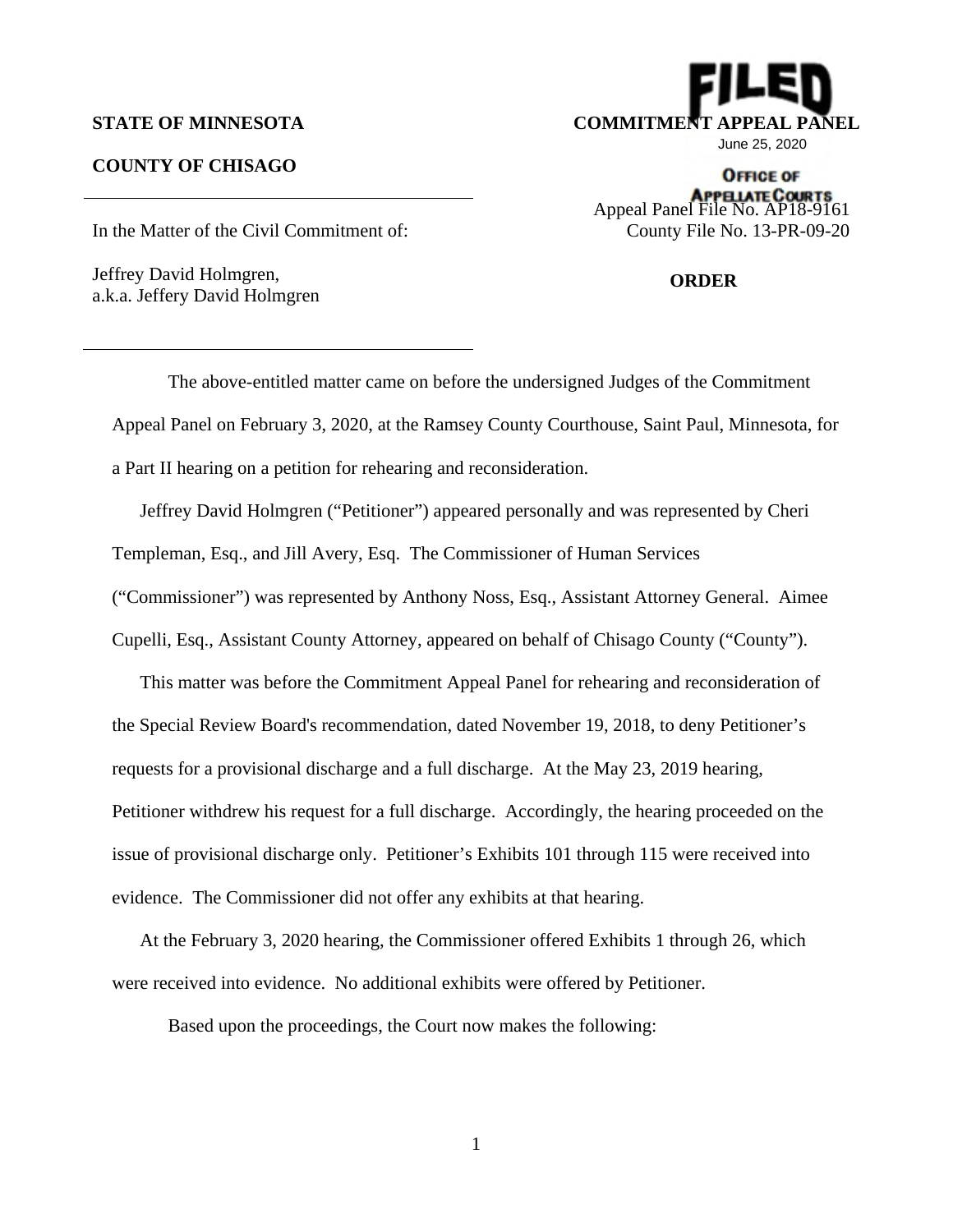## **FINDINGS OF FACT**

## **Procedural History**

- 1. Petitioner was committed as a Sexually Dangerous Person ("SDP") to the Minnesota Sex Offender Program ("MSOP") on May 10, 2011.
- 2. Petitioner petitioned the Special Review Board ("SRB") for a provisional discharge and a full discharge from his civil commitment as an SDP.
- 3. A hearing was held via interactive video before the SRB on October 18, 2018.
- 4. As stated above, the SRB issued its Findings of Fact and Recommendation, dated November 19, 2018, which recommended denying Petitioner's request for a provisional discharge and a full discharge.
- 5. Petitioner filed his petition for rehearing and reconsideration, and the matter was set for a full-day Part I hearing on May 23, 2019.
- 6. Following the hearing, the Panel ordered a Part II hearing to be scheduled on the issue of provisional discharge only, and this matter was set for a full-day Part II hearing on February 3, 2020.

## **Background**

- 7. Petitioner is a 49-year-old man who currently resides at Community Preparation Services ("CPS") within the MSOP system in St. Peter, MN. He is currently in the third stage of the four-stage progression of the CPS program and in Phase III of the MSOP three-phase treatment program.
- 8. Petitioner committed charged and uncharged sexual offenses against minor and adult females. He has admitted to 400 to 500 acts of exhibitionism, in addition to other offenses.

2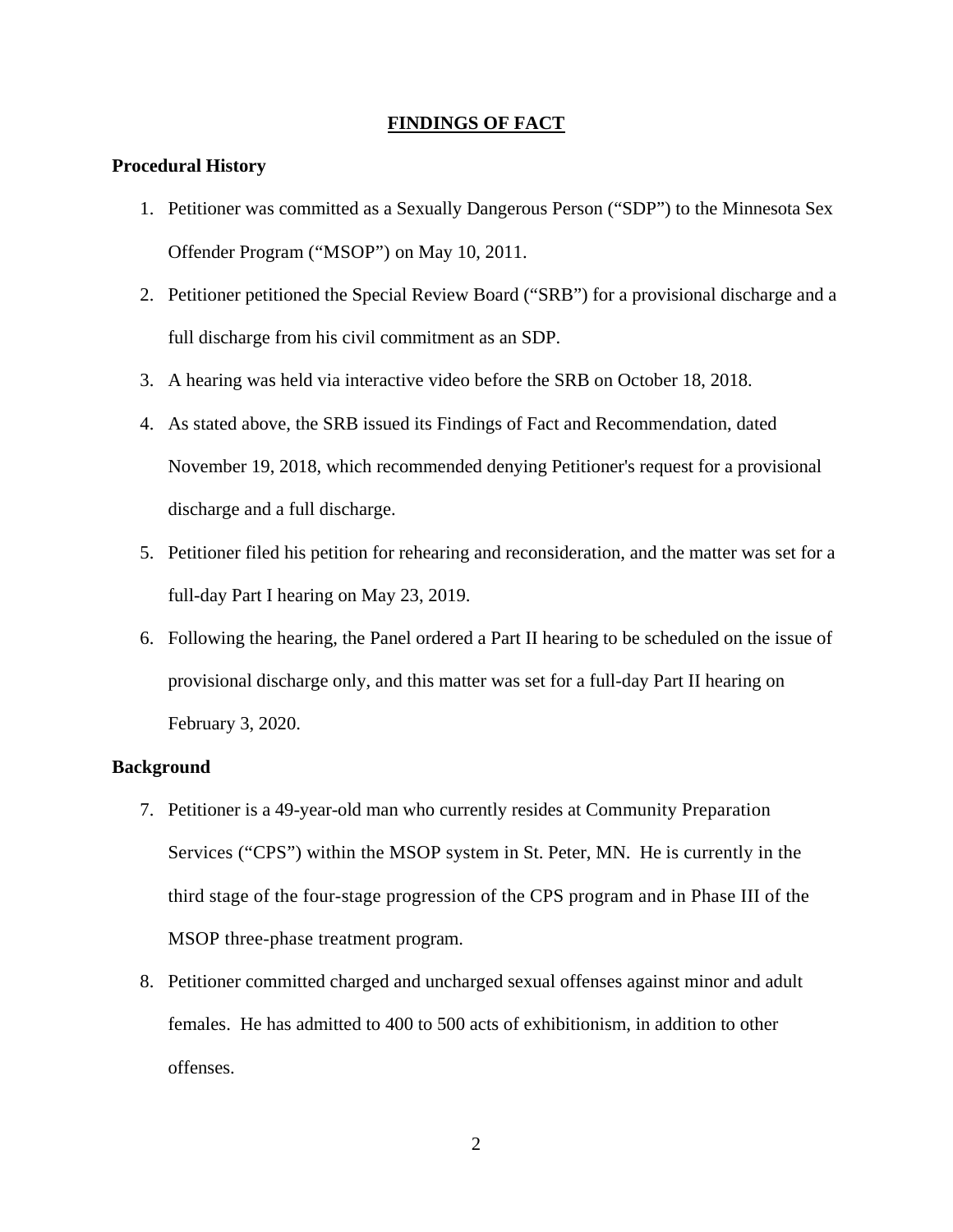## **Testimony and Evidence from Part I hearing**

- 9. Dr. Nicole Elson, Director of the Arousal Management program at MSOP, testified at the May 23, 2019 hearing and discussed her role and the program. She testified that she was aware that Petitioner was participating in the program, but she was not aware of his specific progress and has not participated in any program planning for Petitioner.
- 10. Ms. Kelly Meyer, Arousal Management Clinician, also testified at the hearing and stated that she worked with directly with Petitioner on his arousal management plan. She explained that he utilizes "minimal arousal conditioning," also known as "MAC," and "he has made solid progress to manage his deviant arousal." Although she is not a licensed psychologist, she has been providing treatment at MSOP for 15 years and has knowledge regarding all aspects of the arousal management program.
- 11. Mr. Nicholas Weertz, Security Counselor at CPS, testified that he has known Petitioner for approximately three or four years. Although he is not a clinical team member, he is part of the treatment team and communicates with the clinical team. He stated that does not have concerns regarding Petitioner's behavior and, in fact, Petitioner has been given extra duties because he is so trusted by staff. He also explained that Petitioner gets along well with his peers and staff, and has the strong support of his peer group.
- 12. Ms. Anna Pheiffer, Security Counselor at CPS, also testified that she has not had any concerns with Petitioner while he has been out in the community. She has worked with Petitioner for over a year and a half, and he is personable with community members and always has appropriate interactions with people.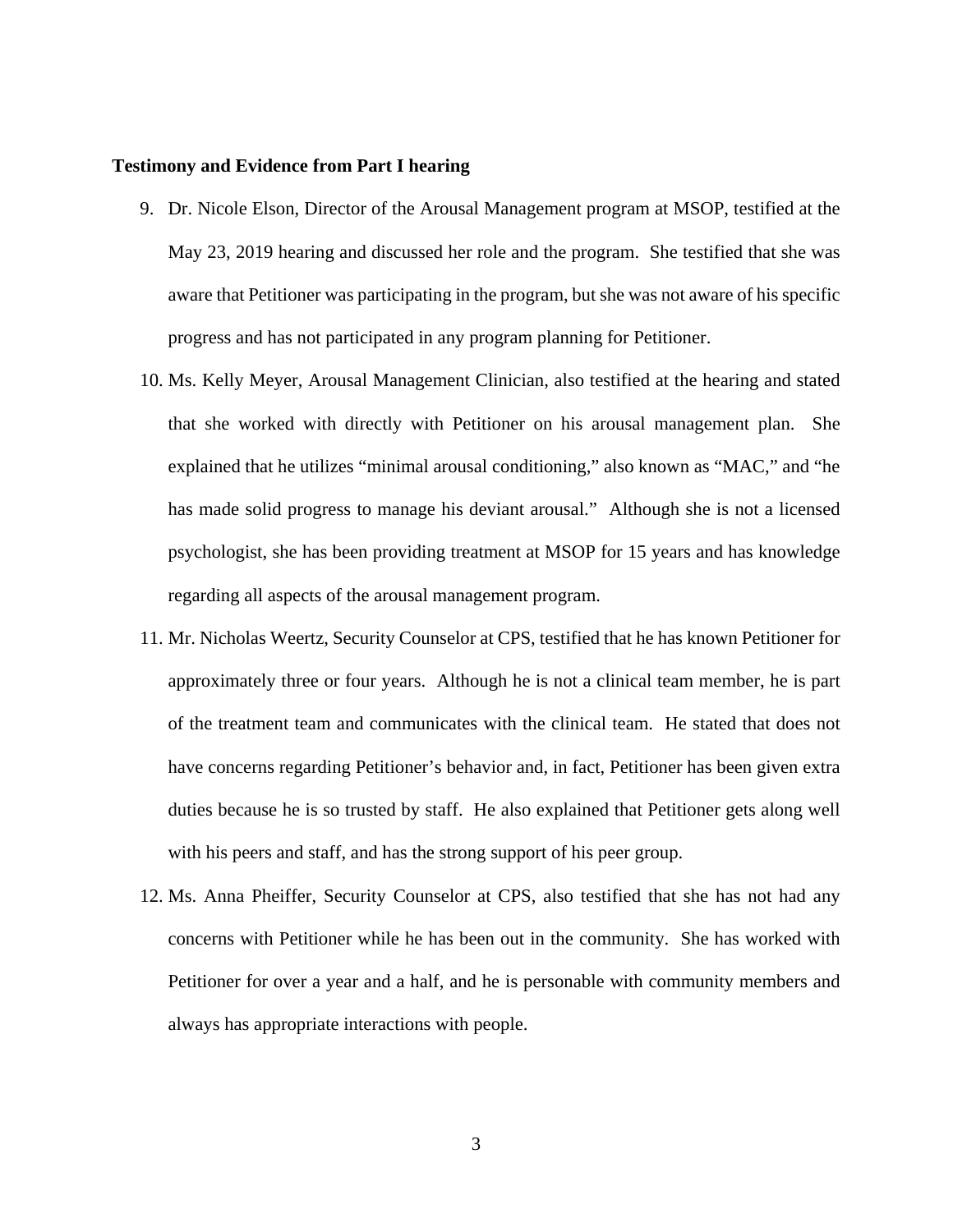- 13. Petitioner testified regarding his progress at CPS. Currently, Petitioner has liberties that include outings around campus with a peer, staff accompanied off-campus outings, and unaccompanied on-campus outings to his vocational placement. He is in the "Demonstrating Change Across Settings" stage at CPS.
- 14. He discussed an incident report for exposure that he received in August 2018. He explained that he had a medical concern, which was verified by Health Services, and his treatment team determined that it was not sexually problematic behavior.
- 15. Petitioner's treatment scores have increased over the past year and he is in the aftercare program of arousal management. Petitioner further testified that he intended to continue his arousal management aftercare program if he were provisionally discharged. He is currently participating in relapse prevention maintenance modules to get ready for provisional discharge. He also explained that a relapse prevention plan, such as his plan, is never complete because it needs to be updated continuously due to changes in a person's life and environment. He agreed that he continues to have treatment needs, including emotional regulation.
- 16. Petitioner works 22 hours per week as part of the lawn maintenance crew. He also works by providing fulfillment services for the DNR. Petitioner is in the mentoring program and mentors three individuals, who reside in the secure perimeter of MSOP. He is also a member of the CREST program, which is a conflict resolution team. His support network includes family and friends. Petitioner discussed his efforts at being financial responsible.
- 17. Dr. Paul Reitman was appointed as the Court's Independent Examiner. Dr. Reitman's first report, dated May 9, 2019, was received into evidence at the hearing as Exhibit 114. Dr. Reitman's evaluation was based upon his forensic-clinical interview with Petitioner on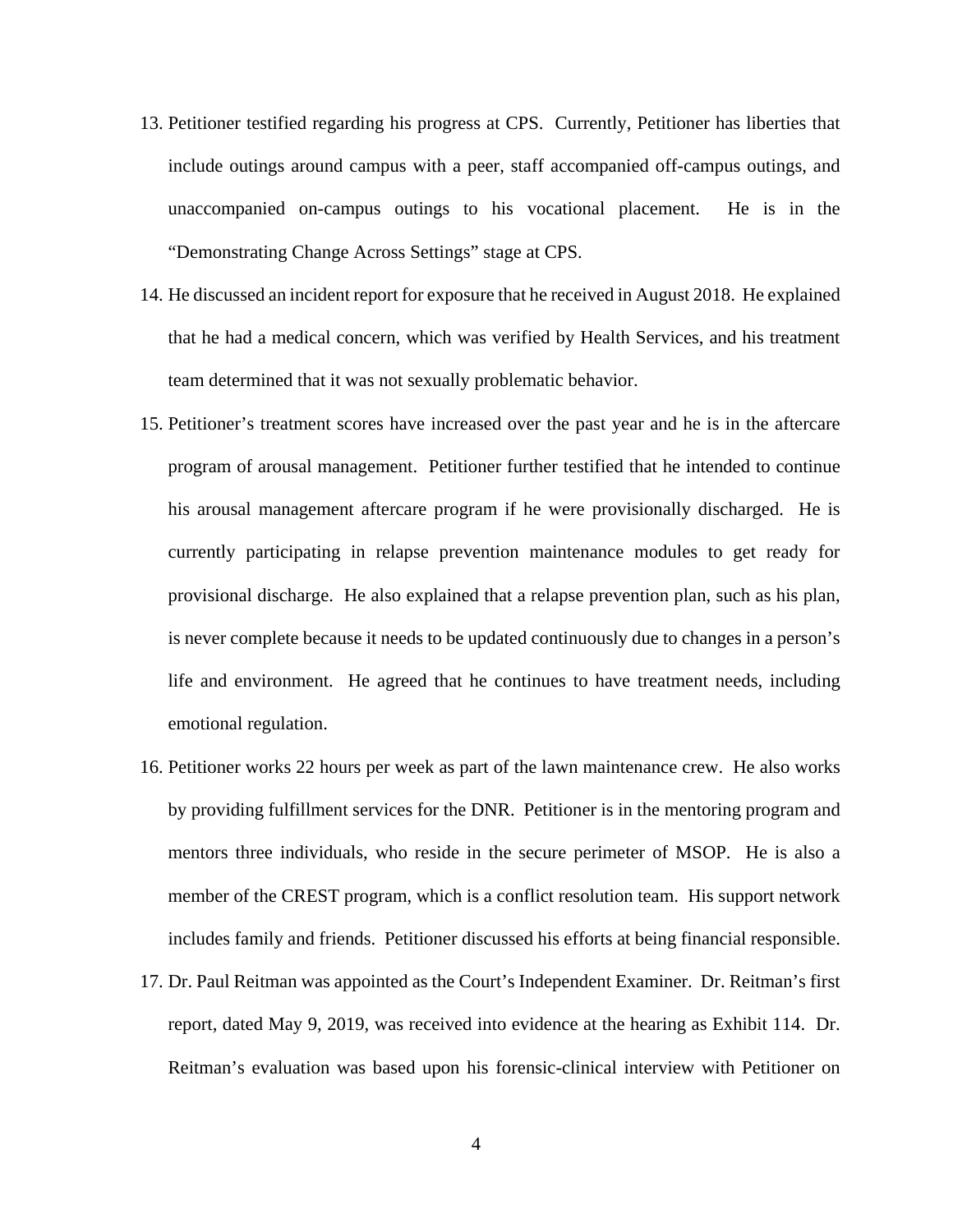May 6, 2019, as well as his review of applicable records. Dr. Reitman had previously conducted evaluations of Petitioner.

- 18. Petitioner has been diagnosed with the following: (a) Exhibitionistic Disorder, Sexually aroused by exposing genitals to physically mature individuals, In a controlled environment; (b) Other Specified Paraphilic Disorder, Nonconsenting females, In a controlled environment; (c) Unspecified Anxiety Disorder; and (d) Alcohol Use Disorder, In sustained remission, In a controlled environment. (Ex. 114, p. 7.)
- 19. In his report, Dr. Reitman did not support Petitioner's request for a provisional discharge. He noted that he did not "believe a reduction in custody is safe for the community," and he "believe[d] [Petitioner] needs to complete this program and receive staff and clinical leadership support.'" (*Id*. at 13.)
- 20. During the May 23, 2019 hearing, Dr. Reitman testified that he had been "thinking quite a bit," changed his opinion during the hearing, and supported Petitioner's request for a provisional discharge. He explained that this was a difficult and "complicated case," and he had been "on the fence" regarding his recommendation. He stated that his report remained accurate and truthful, but, after listening to the testimony of the witnesses during the May 23, 2019 hearing, he was convinced that Petitioner had been making progress and was "convinced with a reasonable degree of psychological certainty that [Petitioner] will not put the community at risk" if Petitioner were provisionally discharged. Dr. Reitman acknowledged that Petitioner still had some treatment needs and the MSOP clinical leadership did not support Petitioner's provisional discharge request, but Dr. Reitman opined that the community would be safe if Petitioner were provisionally discharged.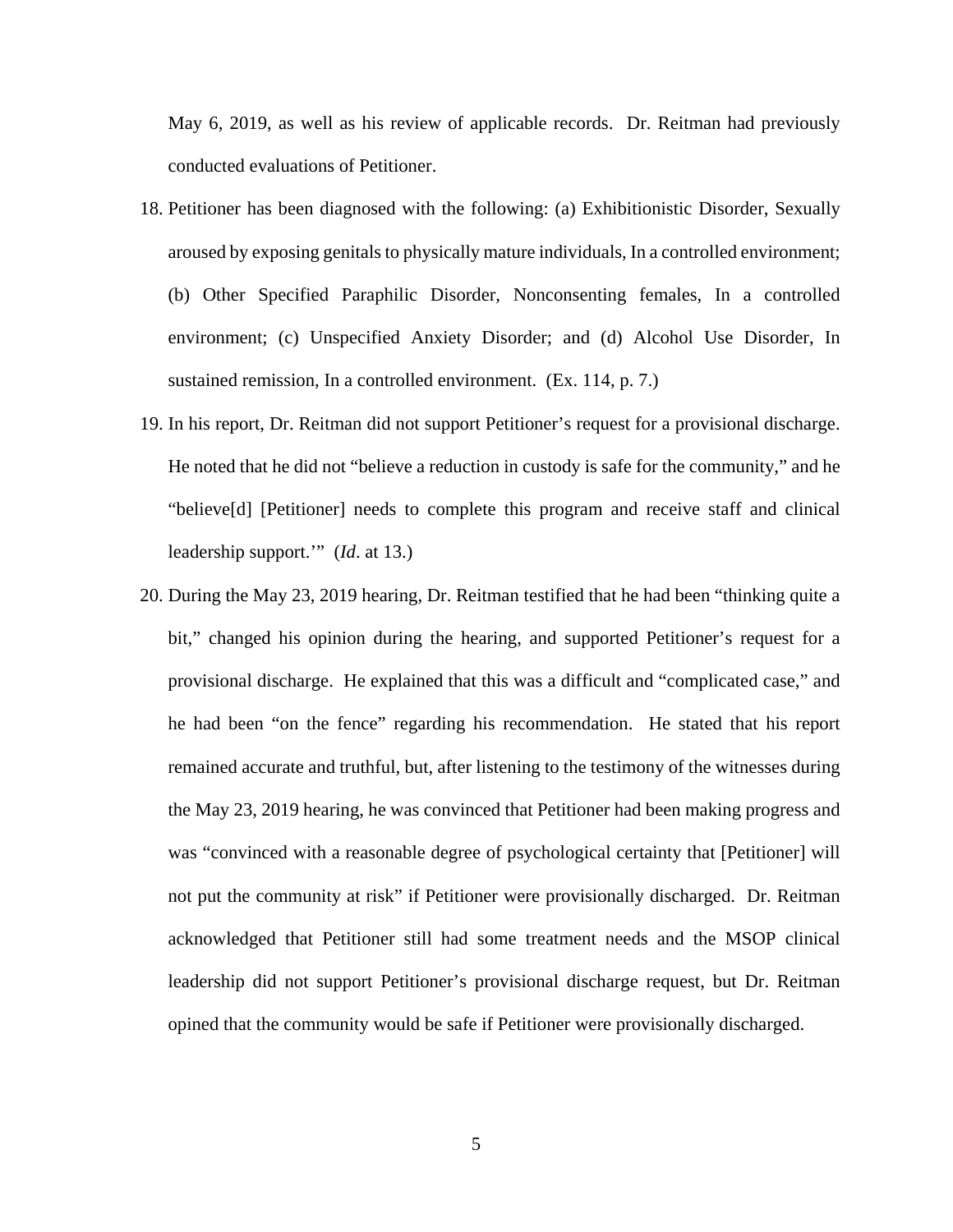- 21. Dr. Jessica Scharf authored a Sexual Violence Risk Assessment ("SVRA"), dated September 21, 2018, which was received into evidence as Exhibit 101. In her report and at the May 23, 2019 hearing, she testified that, in her opinion, Petitioner meets the criteria for a provisional discharge.
- 22. In her report, she explained:

 "…[Petitioner] has a number of possible protective factors which may mitigate the risk he poses to the community. He would likely benefit from continued support in addressing remaining dynamic need areas, increasing protective factors, and reintegration to the community. However, [Petitioner's] course of treatment and present mental status suggest that he may be able to make an adequate adjustment to the community, and that his remaining treatment needs can be addressed in an outpatient treatment program.

…A placement which supports the above detailed areas will provide the opportunities for [Petitioner] to continue to address areas of dynamic need which are remaining and those which are currently managed, increase protective factors, as well as offer protection to the public. Given the totality of information detailed throughout the present assessment, the undersigned opines [Petitioner] meets the statutory criteria for a provisional discharge at this time.

(Ex. 101, p. 31.)

## **Testimony and Evidence from Part II hearing**

- 23. Dr. Mary Kenning, a risk assessor, testified at the February 3, 2020 hearing, and her report was received into evidence as Exhibit 1. Her evaluation was based upon her review of Petitioner's records and interviews with MSOP staff. (Ex. 1, p. 1.) Petitioner declined to participate in an interview with Dr. Kenning.
- 24. Although Petitioner is in Phase III, which is the final phase of treatment, and in Stage 3 at CPS, which is the penultimate stage, Dr. Kenning opined that Petitioner's progress has been "slow" since 2017. She testified that his treatment scores are "average," and she opined that he should be receiving higher treatment ratings. She acknowledged, however,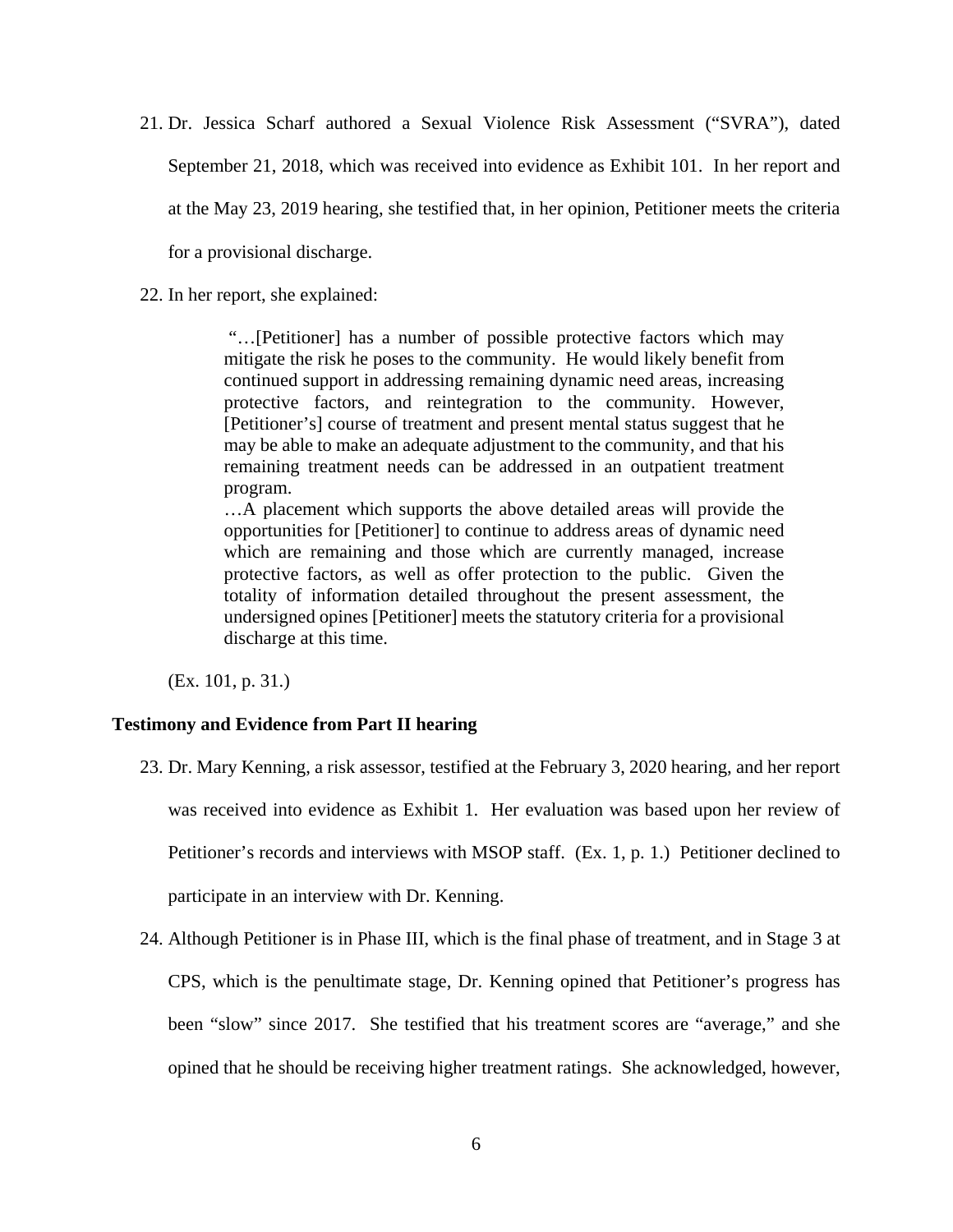that Petitioner has not taken a break from treatment and has continuously participated in treatment. She asserted that he began to engage in grievance-based thinking and had problems with negative emotionality, which hindered his treatment progress. He externalized blame by placing it on others and did not take responsibility for issues that arose. She explained that this was significant and problematic because MSOP staff are sensitive to such issues with clients; however, other individuals that Petitioner will encounter while provisionally discharged, such as staff at residential placements, are unacquainted with such issues.

- 25. Although Dr. Kenning acknowledged that Petitioner's behavior regarding his medical issue, which caused him to expose his buttocks, was not sexually motivated, she said it demonstrated his poor judgment and Petitioner should have first talked with staff before making the decision to sleep without a sheet. She asserted that this incident is an example of Petitioner not thinking clearly through issues. She further testified that Petitioner has continued to exercise poor judgment following that incident. She explained that these are issues that pertain to his risk factors.
- 26. Dr. Kenning used the Static-99R and the Static-2002R to evaluate Petitioner. On the Static-99R, Petitioner's score was 9, which corresponded to the "Well Above Average" risk category. On the Static-2002R, Petitioner's score was also 9, which corresponded to the "Well Above Average" risk category on that tool, as well. (*Id.* at 12-13.) Dr. Kenning explained that her scoring on the Static-99R resulted in a higher score than Dr. Scharf's scoring in the SVRA because Dr. Kenning gave Petitioner an extra point "for a previous conviction for non-sexual violence in his 2008 Stalking offense." (*Id.* at 13.) In her testimony, Dr. Kenning opined that his scores are "exceptionally high."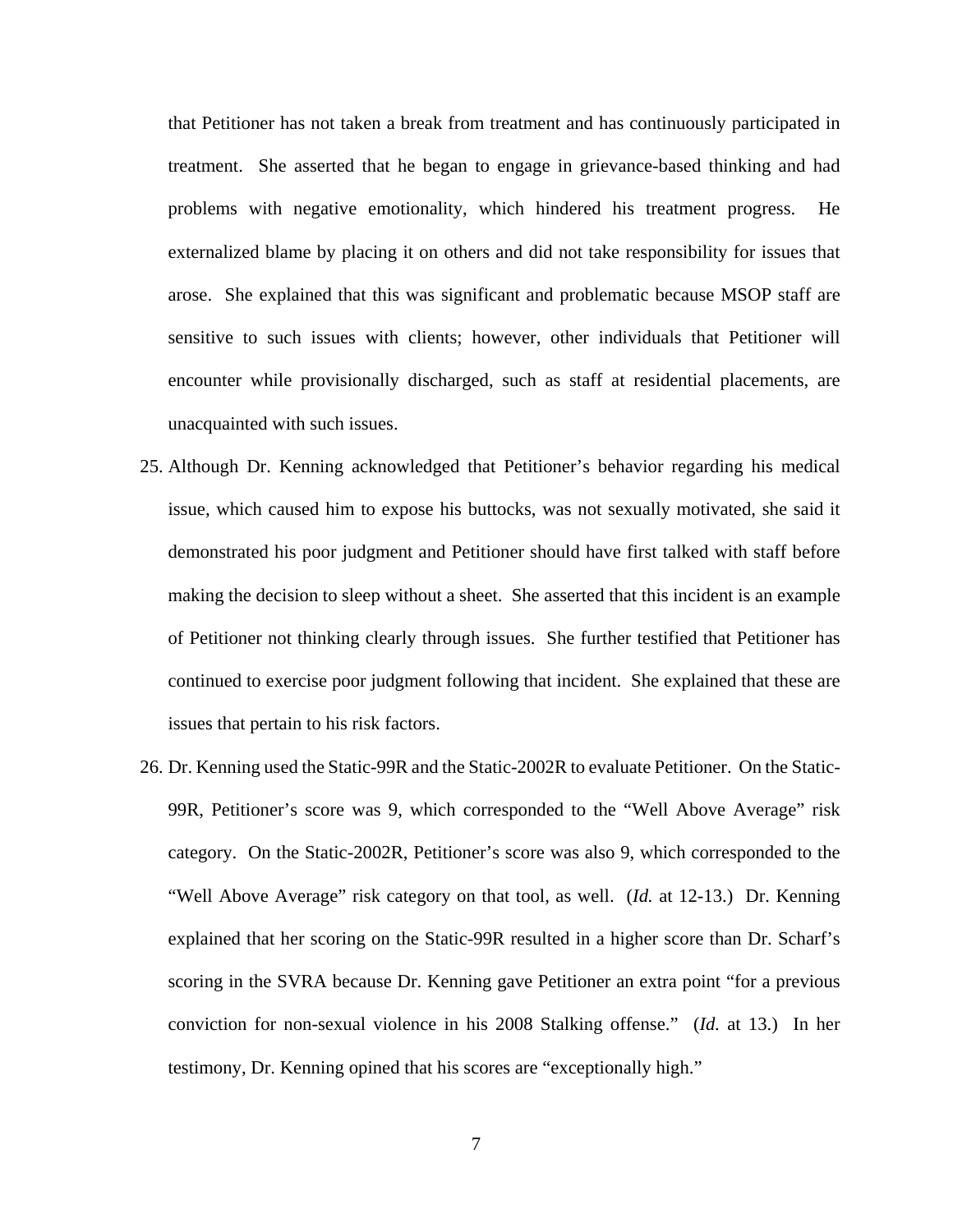- 27. Dr. Kenning also utilized the Structured Risk Assessment Forensic Version ("SRA-FV"). (*Id.* at 14.) On this tool, "[Petitioner's] records and interview data indicate a need score of 3.63." (*Id*.) "This is an unusually high score, indicating significant additional dynamic factors contributing to risk." (*Id*.)
- 28. Dr. Kenning scored Petitioner on the Sexual Violence Risk 20 ("SVR-20"), which is a tool used to assess risk factors that are "clinically and empirically associated with future risk of sexual offense recidivism." (*Id*.) She found Petitioner had 11 of 20 risk factors present, which "suggests a likelihood of recidivism that is well above baseline for adults." (*Id*.)
- 29. Dr. Kenning also reviewed Petitioner's protective factors, which are "thought to buffer the individual against the destabilizing influence of risk factors." (*Id*.) She evaluated Petitioner's protective factors using the Structured Assessment of Protective Factors ("SAPROF") and found the presence or partial presence of 7 out of 17 protective factors. (*Id.* at 14-15.) In her report, she noted: "It is possible, and perhaps likely, that many of the current protective factors will change substantially or be removed on any change in his status. Such losses can result in destabilization, and losses in other areas as well, including coping abilities." (*Id*. at 15.) In her testimony, she stated that Petitioner's protective factors may not remain stable in a new setting, such as a provisional discharge setting.
- 30. Overall, Dr. Kenning opined that Petitioner presented with high static risk and dynamic risk factors that remained unmanaged and, as such, she concluded that he did not meet the criteria for a provisional discharge, even when she considered his protective factors. Specifically, she stated that Petitioner continued to require treatment in his current setting because he must address his remaining treatment needs with staff and peers that know him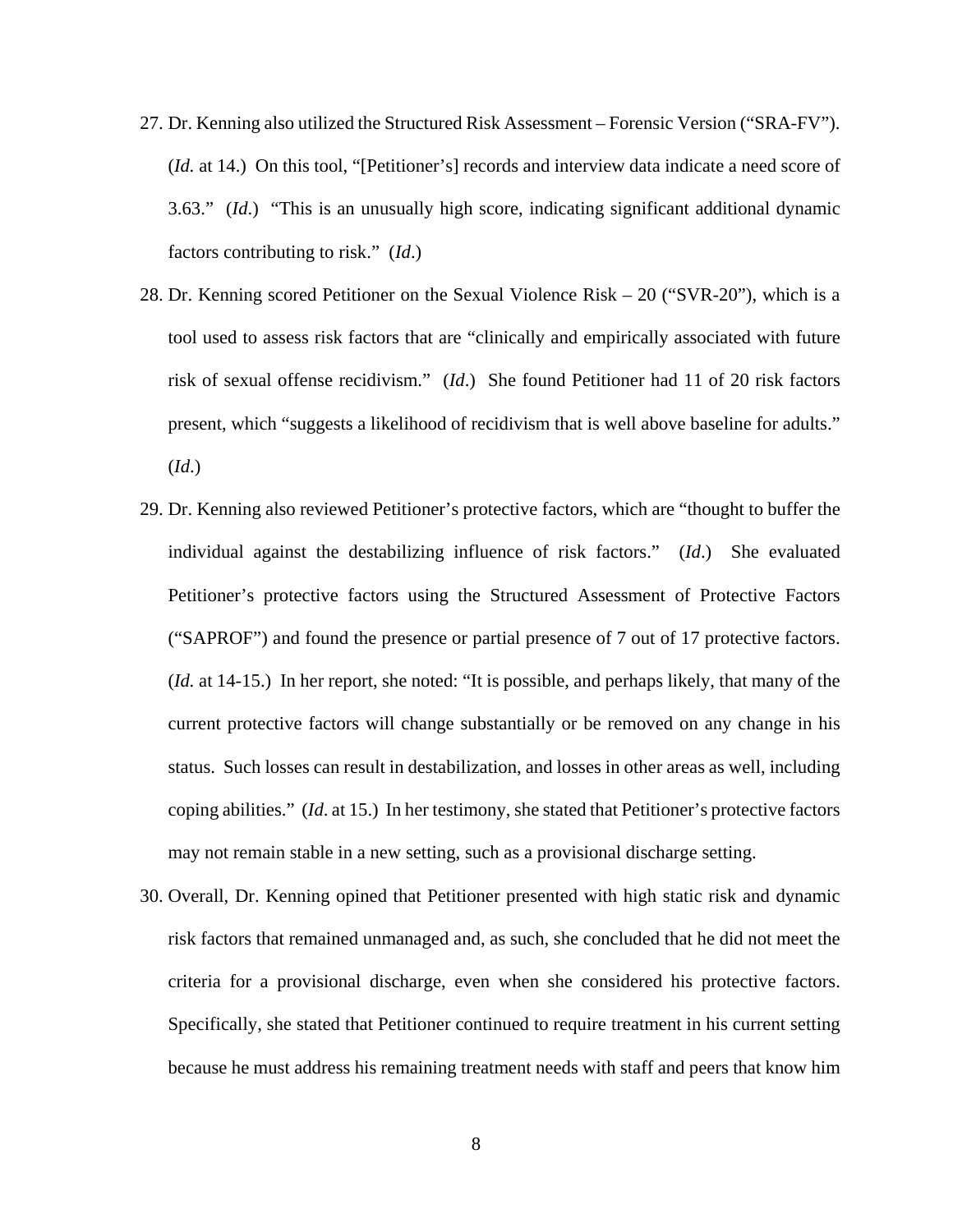well. Also, she asserted that his provisional discharge setting would not provide the same therapeutic environment, nor the same level of intensive treatment.

- 31. Likewise, she opined that Petitioner's provisional discharge plan, Exhibit 112, would not provide a reasonable degree of protection to the public because it does not adequately address Petitioner's present risk factors and remaining treatment needs. She also opined that the plan would not enable Petitioner to adjust successfully to the community.
- 32. Although Dr. Kenning acknowledged that MSOP clinical leadership supported Petitioner's request for a provisional discharge, she opined that their recommendation was ambivalent.
- 33. A Special Review Board Treatment Report Update ("SRBTR Update"), dated December 11, 2019, was admitted into evidence as Exhibit 19. That report contained the recommendation of MSOP clinical leadership, which supported Petitioner's request for a provisional discharge. The recommendation included a summary of Petitioner's treatment progress and his current status:

"When considering liberty, the courts should consider his overall course of treatment and remaining treatment needs…. This client has progressed to Phase III of the three phase treatment program and is currently focused in CPS on generalizing the changes he has made including utilizing outings into the community to assist in this process. He has established a consistent pattern of using behavioral and cognitive interventions to manage his sexual preoccupation. Conflicts with peers and staff have decreased overall during his course of treatment, but have persisted at a decreased but meaningful level during the past few years in the [CPS] unit. His willingness to recognize his role and seek to repair relationships has been dependent on others holding him accountable and giving him time to manage his defensiveness and accept responsibility. While he is generally rule abiding, he has continued to violate occasional rules and expectations, including in his vocational placement. While his rule violations have not involved violence or harmful sexual behavior, his initial responses to being held accountable are defensive and at times palpably angry and sarcastic. His initial reaction is to argue against the application of the rule rather than accept responsibility and reinvest in maintaining the relationships he has with supervisors and others. Managing his emotions in the moment and building strong prosocial relationships remain areas of potential growth that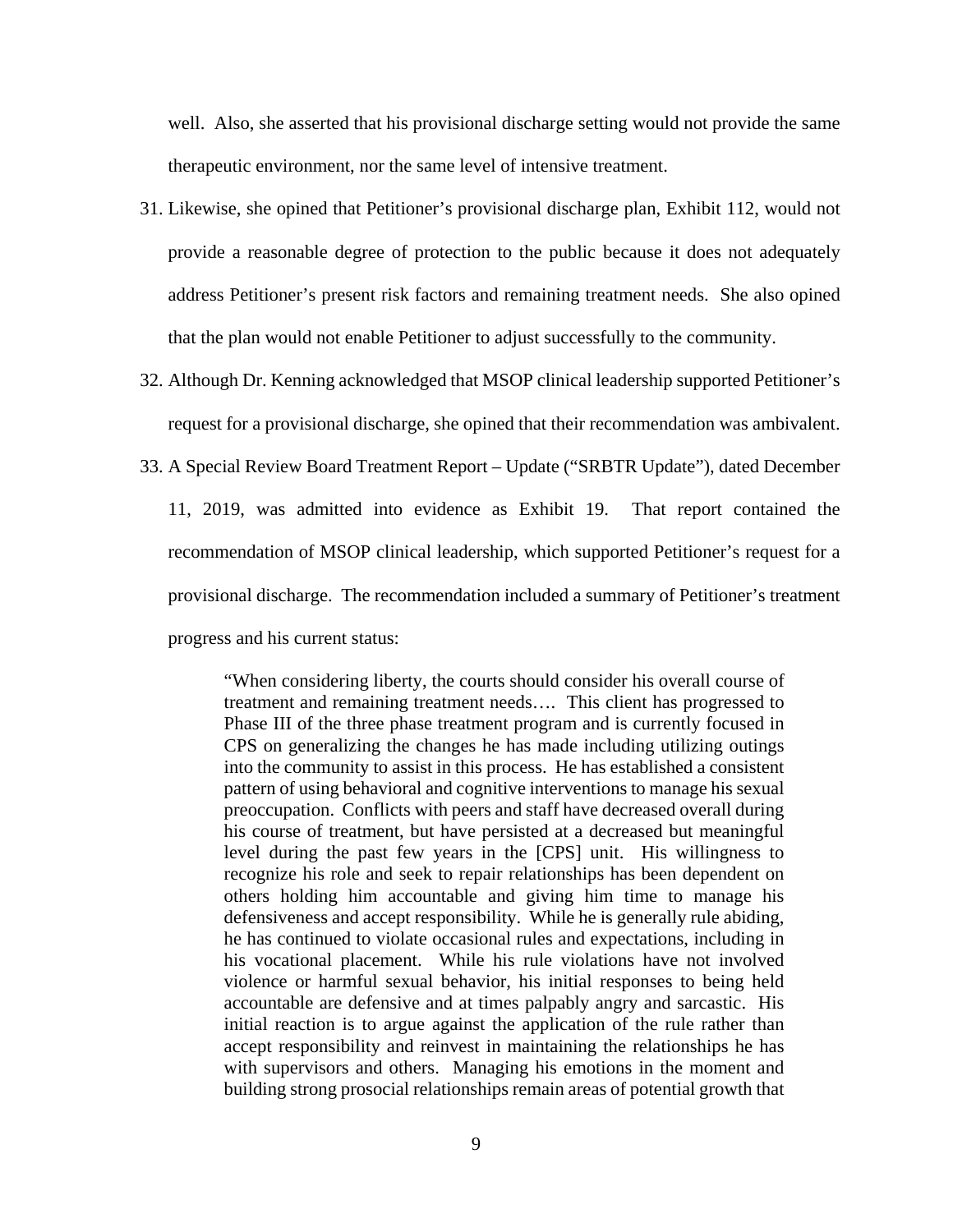can be addressed through treatment. When considering a location for this remaining treatment, the current setting offers the monitoring and intensity of a residential treatment program built around a modified therapeutic community model. Placement in the community with skilled supervision and outpatient sex offender specific treatment would provide opportunities to generalize his gains beyond what is offered in his current setting. Both options have strengths and weaknesses for this client at this time. The current setting may be better suited to addresses [*sic*] the emotional and behavioral aspects of his remaining treatment needs, but is limited in terms of the range of experiences available to help generalize treatment gains and fully integrate into the community.

Given his overall treatment progress and remaining treatment needs, The [*sic*] MSOP clinical leadership support his petition for provisional discharge."

(Ex. 19, p. 6.)

- 34. Dr. Jessica Scharf authored a Sexual Violence Risk Assessment Update ("SVRA Update"), dated December 10, 2019, which was received into evidence as Exhibit 21. In her report and at the February 3, 2020 hearing, she testified that her opinion remained unchanged and Petitioner continued to meet the criteria for a provisional discharge.
- 35. Dr. Scharf testified that Petitioner is in the reintegration stage of treatment and his remaining treatment needs can be met through an outpatient treatment program. Also, she stated that Petitioner's provisional discharge plan would provide a reasonable degree of protection to the public and enable him to successfully adjust to the community. In the SVRA Update, she also concluded that his provisional discharge plan met the statutory criteria and "considerations for provisional discharge and relapse prevention were detailed and thorough." (Ex. 21, p. 18.)
- 36. On cross-examination, Dr. Scharf acknowledged that Petitioner continued to have remaining treatment needs and present risk factors, but explained that those could be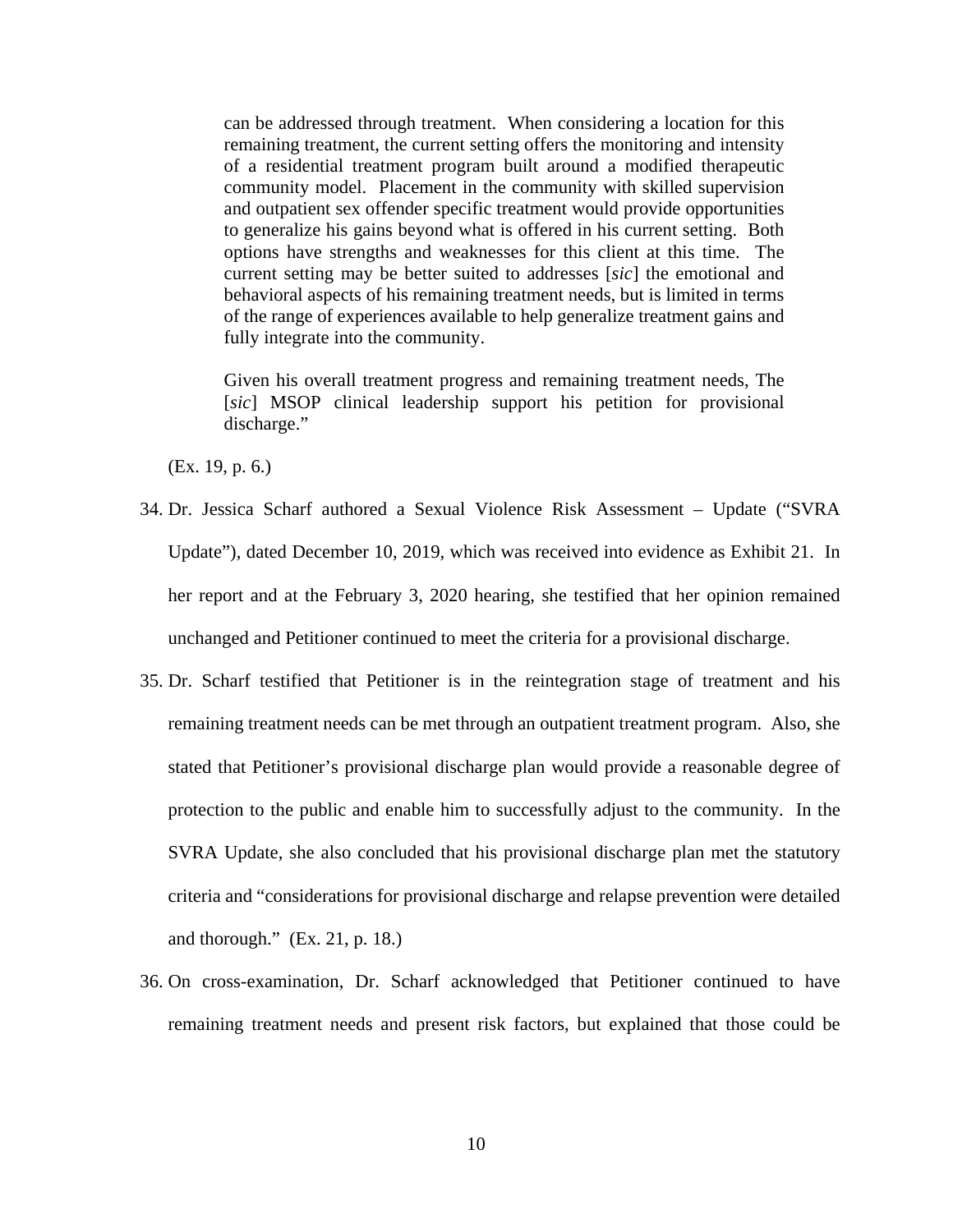addressed in the community with an outpatient treatment program. She further opined that certain risk factors will likely be areas requiring lifelong treatment for Petitioner.

- 37. Dr. Reitman also testified at the February 3, 2020 hearing that his opinion had remained unchanged from the previous hearing and continued to support Petitioner's request for a provisional discharge. His updated report, date December 26, 2019, was received into evidence as Exhibit 22. Dr. Reitman's most recent clinical interview with Petitioner was on December 20, 2019. Dr. Reitman again stated that he has evaluated Petitioner approximately four or five times over the course of Petitioner's commitment and explained that Petitioner has demonstrated his progress in treatment. In his report, he noted: "I have to observe that even knowing him for almost 10 years, I have seen his maturity and even the way he interacts with me looking at it from a longitudinal point of view." (Ex. 22, p. 25.) In both his report and testimony, he explained how Petitioner has been transparent regarding his core issues and has "powerful insight." Like Dr. Scharf, Dr. Reitman opined that Petitioner will likely have lifelong treatment needs.
- 38. Dr. Reitman acknowledged that Petitioner has a high static risk score, but opined that Petitioner did not present as a high risk or danger to the public because the provisional discharge plan conditions would mitigate his risk and the reintegration agent would provide adequate supervision.
- 39. Dr. Reitman also explained that he had "no quarrel" with Dr. Kenning's opinion, but did not agree that Petitioner poses a high risk to reoffend. He testified that Petitioner's level of progress in treatment and the supervision provided while provisionally discharged would address Petitioner's treatment needs and provide adequate safety to the community. Dr.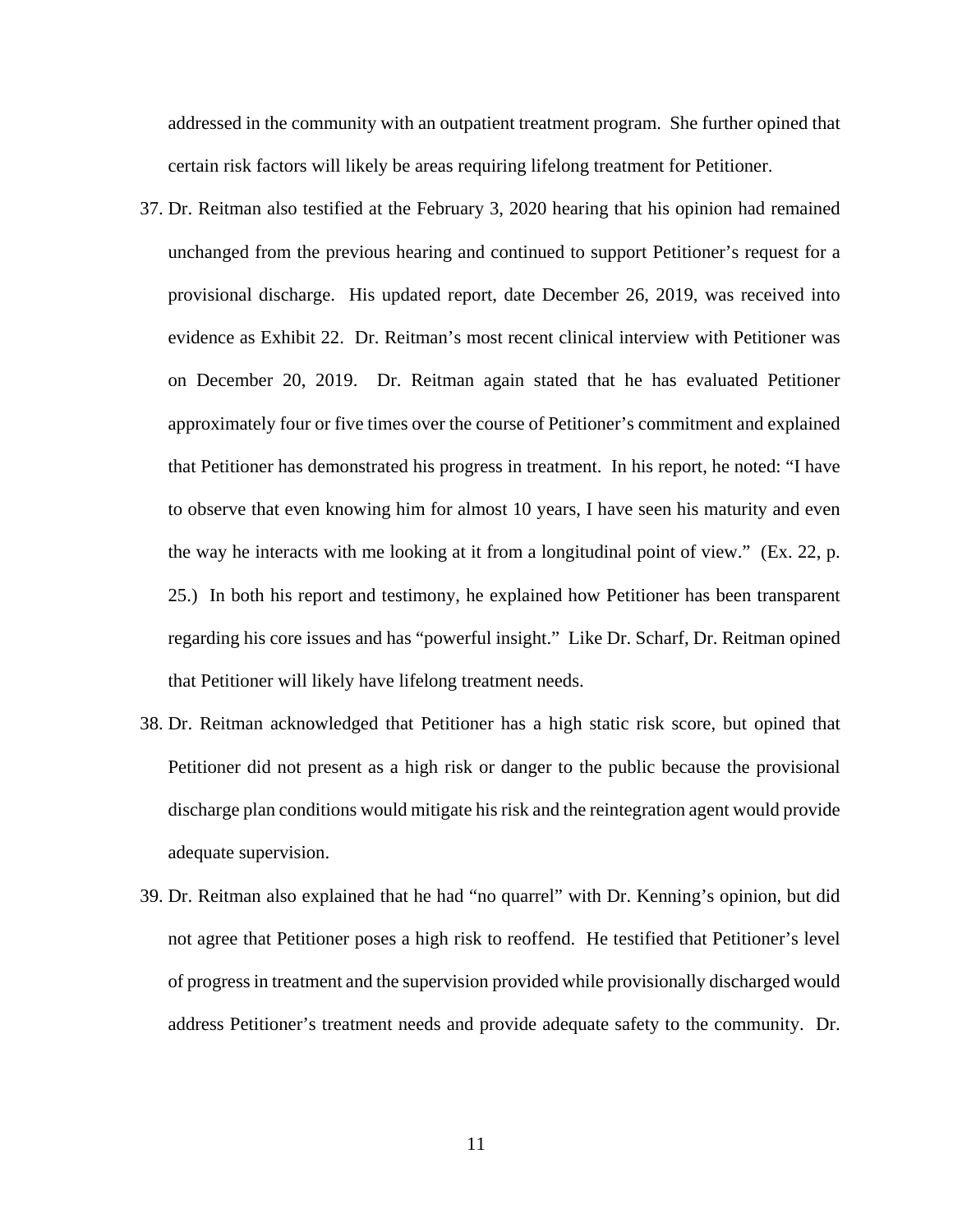Reitman further elaborated that outpatient treatment in the community could "probably more effectively" meet Petitioner's treatment needs than his current treatment setting.

- 40. On cross-examination, Dr. Reitman acknowledged that Petitioner has remaining treatment needs, but asserted that when looking at the totality of the information, Petitioner meets the criteria for a provisional discharge. He explained that his first report remained accurate and truthful, but, after listening to the testimony of the witnesses during the May 23, 2019 hearing, he was convinced that Petitioner had been making progress and was "convinced with a reasonable degree of psychological certainty that [Petitioner] will not put the community at risk" if Petitioner were provisionally discharged. Dr. Reitman asserted that the community would be safe if Petitioner were provisionally discharged, even though Petitioner still had some remaining treatment needs.
- 41. In his report, Dr. Reitman stated:

"I can find no specific treatment deficits that are significant enough to suggest that [Petitioner] is not ready for a provisional discharge. I believe that he is, indeed, showing good self-regulation, good mood control, and then assertively interacting with peers.

The most compelling argument for a provisional discharge is that when [Petitioner] was **initially** petitioned for commitment he was first put on a Stay of Commitment. I was one of the initial examiners. I supported a Stay of Commitment and Chisago County agreed. [Petitioner] was revoked due to going into a bar to listen to music even with his probationofficer's [*sic*] approval. At any rate he was revoked and Chisago County at that time withdrew doing a Stay of Commitment because their position then was they did not have the resources to do the supervision. So by default, if you will, he was committed as SDP. The rationale was that he met the statutory criteria and their [*sic*] were not adequate resources to adequately supervise him. Today we have the exact conditions for indeterminate intensive supervision indeterminately [*sic*]. Accordingly his risk is very low."

(*Id.* at 26.)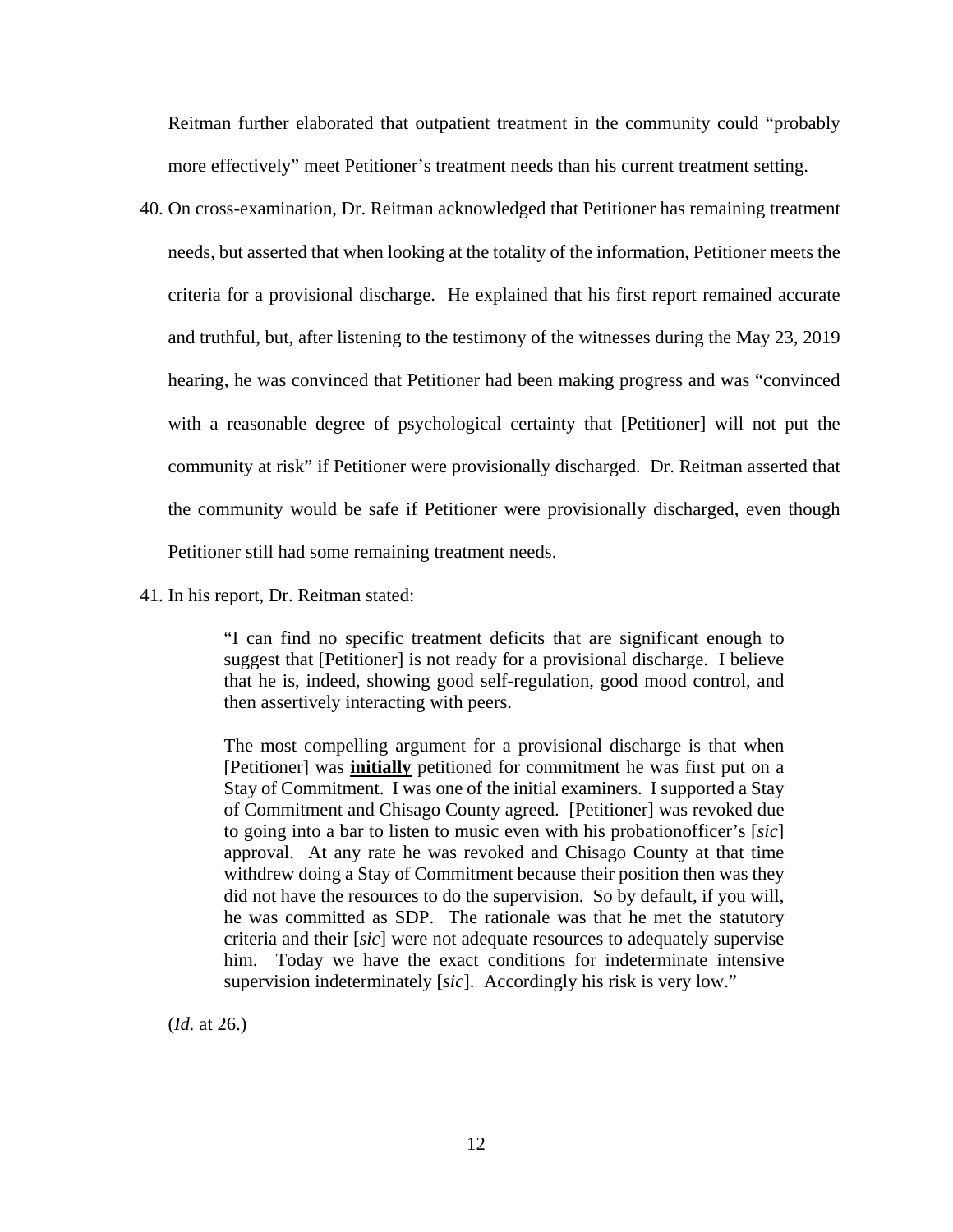#### **Legal Standard for Provisional Discharge**

- 42. Petitioner must present a prima facie case with competent evidence to demonstrate that he is entitled to a provisional discharge. Minn. Stat. § 253D.28, subd. 2(d). If the committed person presents a prima facie case that he is entitled to relief, "the party opposing discharge or provisional discharge bears the burden of proof by clear and convincing evidence that the discharge or provisional discharge should be denied." Minn. Stat. § 253D.28, subd. 2(d).
- 43. To be eligible for provisional discharge, the committed person must be "capable of making an acceptable adjustment to open society." Minn. Stat. § 253D.30, subd. 1(a).
- 44. The Panel must consider the following factors when evaluating a request for a provisional discharge: "(1) whether the committed person's course of treatment and present mental status indicate there is no longer a need for treatment and supervision in the committed person's current treatment setting; and (2) whether the conditions of the provisional discharge plan will provide a reasonable degree of protection to the public and will enable the committed person to adjust successfully to the community." Minn. Stat. § 253D.30, subd. 1(b).
- 45. Petitioner has made significant advances in numerous areas of his treatment needs, according to all the records and testimony before this Panel. He has progressed to the final phase of treatment. According to Dr. Scharf and Dr. Reitman, his present treatment needs and mental status indicate that he no longer requires residential sex offender treatment in his current setting. Dr. Reitman opined that outpatient treatment in the community would likely be more beneficial for Petitioner than his current treatment setting. Likewise, MSOP clinical leadership supports Petitioner's request for a provisional discharge, and stated that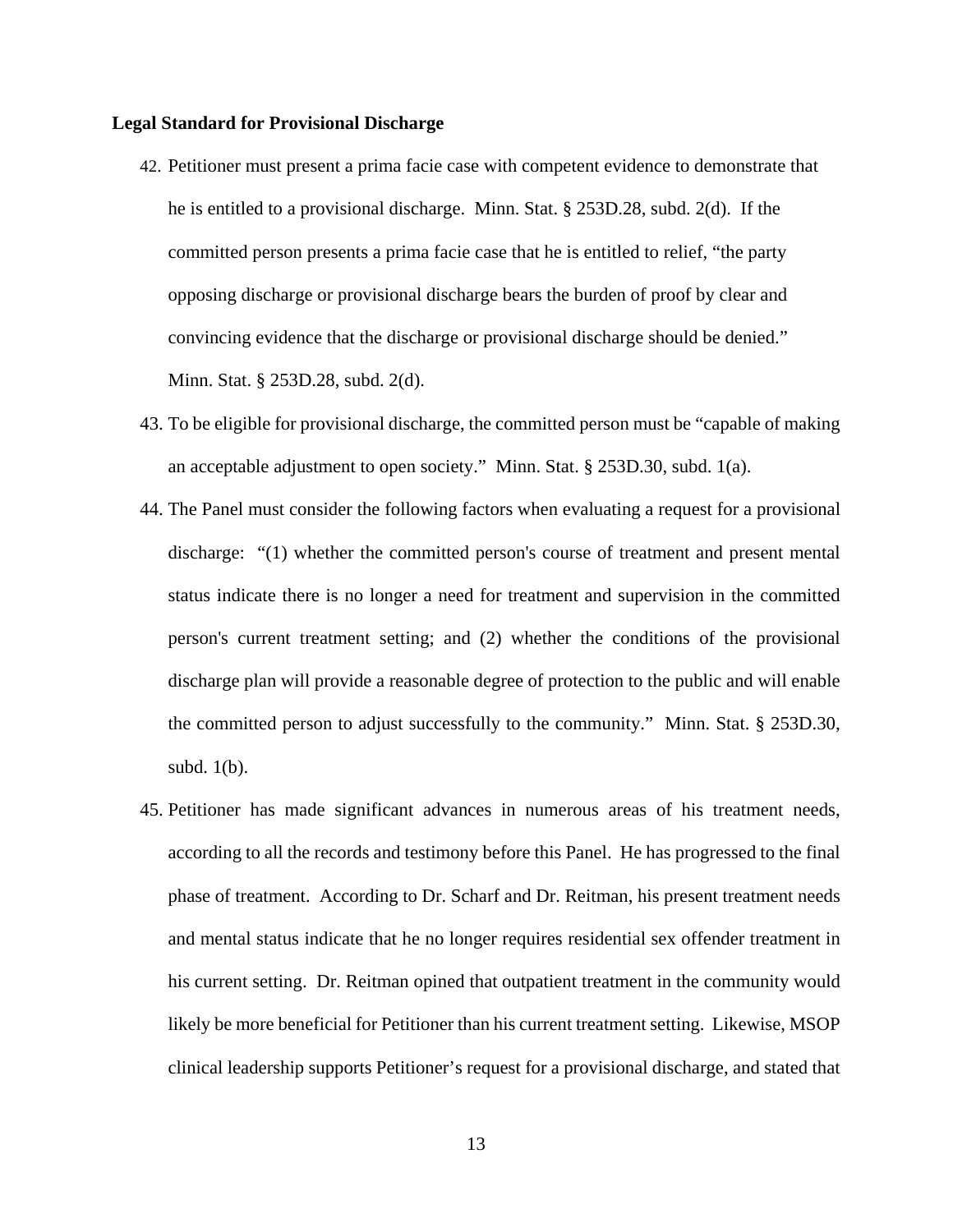being in the community "would provide opportunities to generalize his gains beyond what is offered in his current setting." (Ex. 19, p. 6.) Also, Petitioner's current treatment setting "is limited in terms of the range of experiences available to help generalize treatment gains and fully integrate into the community." (*Id.*)

- 46. The Panel finds the opinions of Dr. Reitman and Dr. Scharf to be supported by the recommendation of MSOP clinical leadership and the facts in the record, and, accordingly, finds their opinions to be credible.
- 47. Although Dr. Kenning's opinion is credible, it is not persuasive. Dr. Kenning correctly points out that Petitioner has remaining treatment needs; however, the evidence establishes that Petitioner requires the opportunities presented by residing in the community to make further progress in his treatment. As explained above, the other expert witnesses testified that Petitioner no longer needs treatment in his current setting and some of his treatment needs can be addressed better in the community. Therefore, this Panel finds that Petitioner no longer needs treatment in his current setting, based on his treatment progress and current treatment needs.
- 48. Dr. Scharf and Dr. Reitman also opined that Petitioner would not pose a safety risk to the community. Although Dr. Kenning opined that Petitioner presented a high risk of recidivism, Dr. Reitman testified that Petitioner would be adequately supervised by reintegration agents while provisionally discharged and, therefore, "his risk is very low." (Ex. 22, p. 26.)
- 49. Although this Panel acknowledges that Petitioner continues to have a need for both treatment and supervision, he no longer needs in-patient residential sex offender treatment with the level of supervision in his current setting. Specifically, Petitioner's need for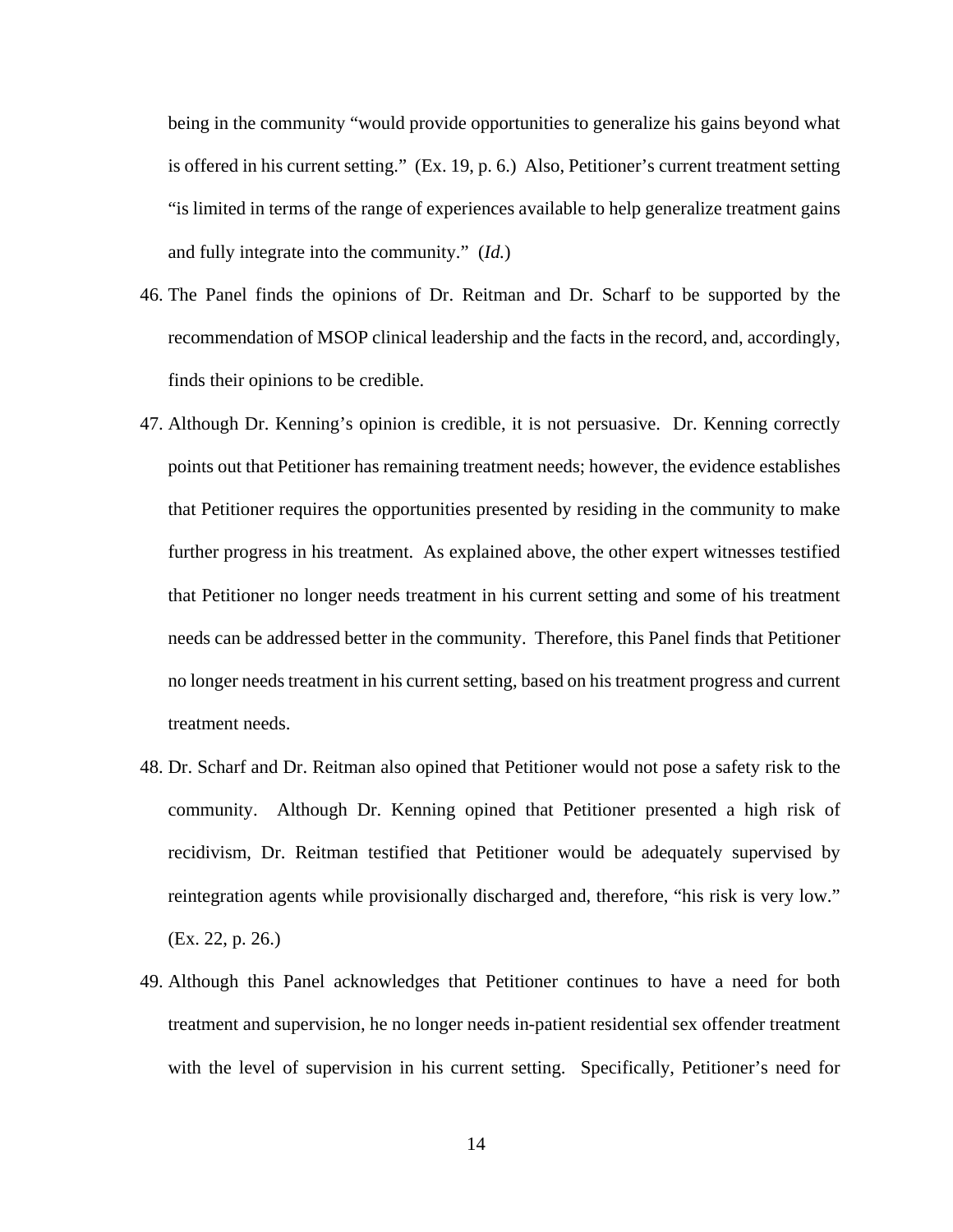treatment can be met in an outpatient setting with the level of supervision provided to provisionally discharged clients, based upon the totality of the testimony and evidence presented to this Panel. Therefore, this Panel finds that the supervision provided by MSOP for provisionally discharged clients will meet Petitioner's need for supervision.

- 50. Both Dr. Scharf and Dr. Reitman concluded that Petitioner has a provisional discharge plan that will provide a reasonable degree of protection to the public. Specifically, they opined that the security measures and supervision by the reintegration agent, which are included in the plan's conditions, will provide the necessary protection to the public. Additionally, both Dr. Scharf and Dr. Reitman opined that Petitioner's provisional discharge plan will aid Petitioner in successfully adjusting to the community, given that his plan provides for his structured reintegration into the community and his treatment needs to be met through an outpatient treatment program.
- 51. This Panel finds the reports and testimony of Dr. Scharf and Dr. Reitman to be credible and supported by the evidence. This Panel has reviewed Petitioner's provisional discharge plan, which contains several public safety conditions, such as GPS monitoring and supervision by reintegration professionals. (Ex. 111 and 112.) Petitioner will be subject to searches and various testing (e.g., urinalysis, blood, polygraph, etc.) (*Id*.) Likewise, his plan contains conditions to aid in his successful adjustment to the community, such as requiring him to attend an outpatient treatment program, psychiatric aftercare, and support group meetings. (*Id*.) He is also required to seek volunteer or employment opportunities, and "will bear primary financial responsibility for [his] daily needs. (Ex. 112, p. 1.) He will work with a reintegration agent to develop his weekly schedule. (*Id*. at 2.) The Panel finds that Petitioner has a provisional discharge plan that will provide a reasonable degree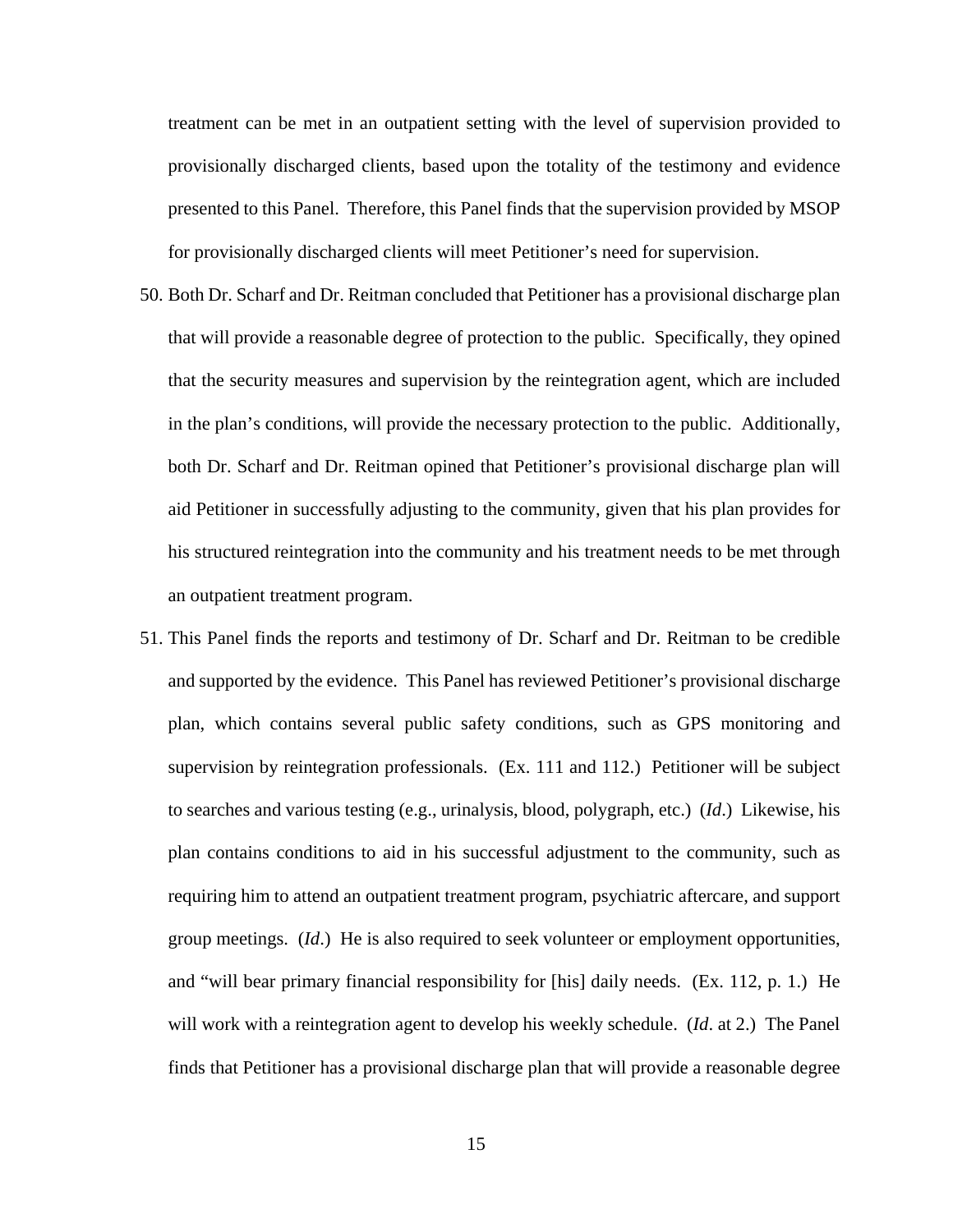of protection to the public and enable Petitioner to successfully adjust to the community, in accordance with Minn. Stat. § 253D.30, subd. 1(b).

52. The Commissioner has failed to prove by clear and convincing evidence that Petitioner's provisional discharge should be denied under the statutory factors provided in Minn. Stat. § 253D.30. In considering the statutory factors, this Panel finds that Petitioner is "capable of making an acceptable adjustment to open society," under Minn. Stat. § 253D.30, subd. 1(a), and the evidence supports Petitioner's request for a provisional discharge. The evidence presented in opposition to Petitioner's request does not rise to the level of "clear and convincing" that he should be denied a provisional discharge. When all of the evidence is weighed, the Panel finds that Petitioner is capable of making an acceptable adjustment to open society because: (1) his treatment and mental status indicate that he no longer needs treatment and supervision in his current treatment setting; and (2) the conditions of his provisional discharge plan will provide a reasonable degree of protection to the public and will enable him to adjust successfully to the community.

#### **CONCLUSIONS OF LAW**

- 1. Petitioner established a prima facie case with competent evidence to demonstrate that he is entitled to a provisional discharge, pursuant to Minn. Stat. § 253D.28, subd. 2(d).
- 2. The Commissioner has failed to prove by clear and convincing evidence that Petitioner's request for a provisional discharge should be denied, pursuant to Minn. Stat. § 253D.28, subd. 2(d).

Based upon the foregoing and all the files, records, and proceedings herein, the Panel now makes the following: